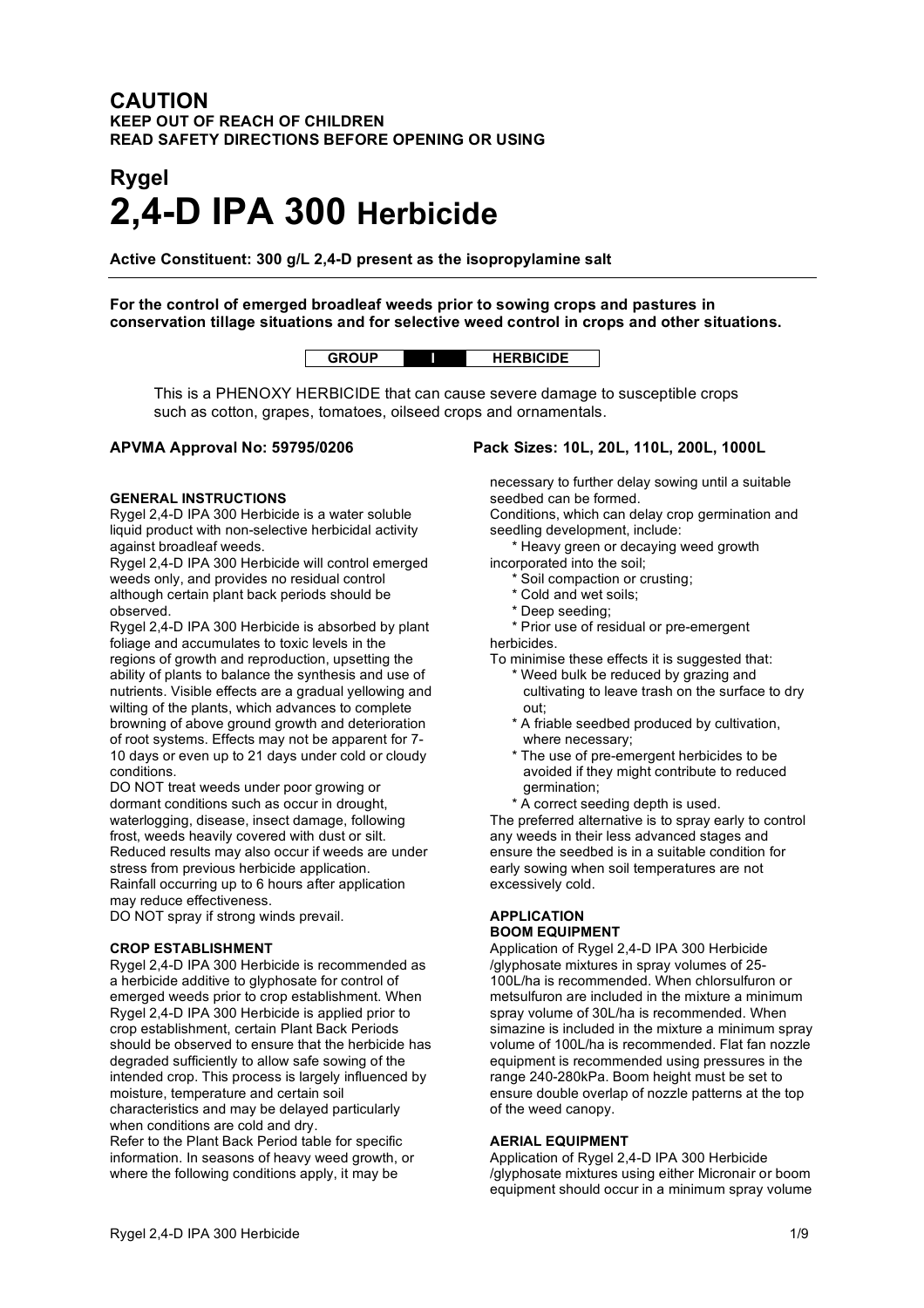of 15L/ha. Droplets with an average size of 250-350 micron diameter are recommended. Swath width should be 15-17 metres. Application under hot conditions: High temperature and/or low relative humidity cause excessive evaporation of spray droplets that may reduce results. When temperatures reach 25°C increase water volume to 30L/ha, and increase droplet size to at least 300 micron diameter.

DO NOT apply by aircraft when temperature is above 35°C.

DO NOT use in intensive horticultural cropping areas. Thoroughly wash aircraft, especially landing gear after each day of spraying to remove herbicide residue.

#### **EQUIPMENT MAINTENANCE**

Spray solutions of Rygel 2,4-D IPA 300 Herbicide and glyphosate should be mixed, stored and applied only in stainless steel, aluminium, brass, copper, fibreglass, plastic-lined containers. Do not mix, store or apply spray solutions in galvanised steel or unlined steel (except stainless steel) containers or spray tanks.

Rygel 2,4-D IPA 300 Herbicide /glyphosate spray solutions may react with such containers and tanks to produce hydrogen gas which may form a highly combustible gas mixture that can flash or explode if ignited by open flame, spark, welder's torch, lighted cigarette or other ignition source.

Thoroughly clean all equipment after use either by using hot soapy water or 1% solution of ammonia followed by several clean water rinses or use Spray Sure Tank Flush.

If using a Sulfonylurea herbicide (chlorsulfuron, metsulfuron), follow decontamination procedures detailed on those product labels.

#### **COMPATIBILITY**

Rygel 2,4-D IPA 300 Herbicide is compatible in tank mixes with glyphosate (450g/L), dicamba (500g/L) chlorsulfuron, metsulfuron, simazine (500g/L), simazine (900g/kg), atrazine (500g/L), atrazine (900g/kg), paraquat/diquat, chlorpyrifos (500g/L), dimethoate, omethoate and phosmet.

#### **SURFACTANT ADDITION**

DO NOT add surfactant except for Conservation Tillage where the product is to be tank-mixed with a glyphosate product. In this situation always add either a non-ionic surfactant (Rygel Cropwett 1000) or the acidifying surfactant Gullf Ag AP700 in accordance with label directions on the glyphosate product. Use AP700 with glyphosate if insecticides will be included in the tank mixture of if faster brownout of weeds is required.

DO NOT mix with spraying oils, or any other materials or agricultural chemicals except as directed on this label.

DO NOT use Gulf Ag AP700 if sulfonylurea herbicides (chlorsulfuron or metsulfuron) are included in the spray mixture.

#### **TANK MIXTURES**

The Rygel 2,4-D IPA 300 Herbicide directions for use on this label are designed to be used as a tank mixture with glyphosate herbicides. However as shown in the compatibility and surfactant addition sections of this label, it is possible to

extend/improve weed control to include other foliage applied and/or residual herbicides and adjuvants. A mixture of Rygel 2,4-D IPA 300 Herbicide and glyphosate may be tank mixed with the following herbicides, insecticides and adjuvants where recommended in the Directions for Use tables. Read and follow all label directions, restraints and plant back periods, withholding periods and safety directions for the tank mix products.

**Dicamba (500g/L)** - For improved control of Sow Thistle. Observe any regional use restrictions.

**Chlorsulfuron\*** - Will provide control for a wide range of broadleaf weeds and grasses.

**Metsulfuron** - For improved knockdown control of Yellow Burrweed (Amsinckia), Volunteer Chickpeas, Chickweed, Common Sowthistle, Cut-leaf Mignonette, Deadnettle, Faba Beans, Mallee Catchfly, Soursob, Stagger Weed, Wild Garlic. Metsulfuron does not provide residual in-crop weed control.

#### **INSECTICIDES**

Chlorpyrifos (500g/L), dimethoate, phosmet and omethoate can be introduced into the tank mix for specific control to prevent insect damage to emerging crops.

#### **MIXING INSTRUCTIONS**

Rygel 2,4-D IPA 300 Herbicide mixes readily with water.

Ensure the spray tank is free of any residue of previous spray materials.

1. Fill the spray tank with clean water to one half of the required amount and start agitation. Do not use mechanical agitators as these may cause excessive foaming when herbicides are added.

2. Where AP700 acidifying surfactant is

recommended at either 100mL or 300mL/100L, add to tank through top mesh screen.

3. Add recommended herbicide additive / insecticide

to the spray tank and mix thoroughly.

4. Add Rygel 2,4-D IPA 300 Herbicide and mix thoroughly.

5. Add the glyphosate product and the remaining water.

6. When non-ionic surfactant is used, add near the end of the filling process to minimise foaming. 7. Always maintain adequate agitation during application and use the tank mix promptly.

# **Resistant Weeds Warning**

**GROUP I HERBICIDE**

Rygel 2,4-D IPA 300 Herbicide is a member of the Phenoxys group of herbicides. Rygel 2,4-D IPA 300 Herbicide has the Disruptors of plant cell growth mode of action. For weed resistance management Rygel 2,4-D IPA 300 Herbicide is a Group I herbicide. Some naturally occurring weed biotypes resistant to Rygel 2,4-D IPA 300 Herbicide and other Group I herbicides may exist through normal genetic variability in any weed population. The resistant individuals can eventually dominate the weed population if these herbicides are used repeatedly. These resistant weeds will not be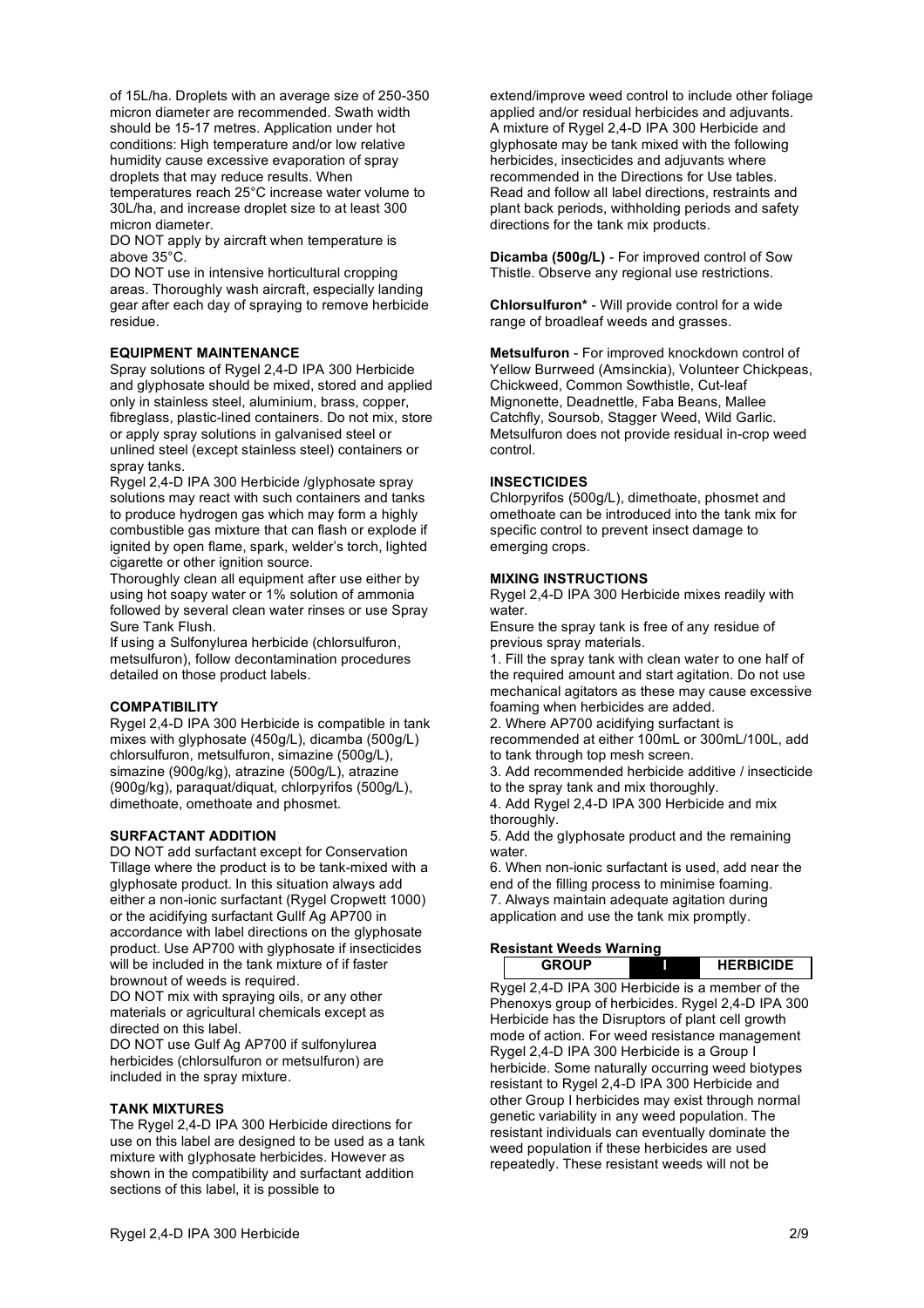controlled by Rygel 2,4-D IPA 300 Herbicide or other Group I herbicides.

Since the occurrence of resistant weeds is difficult to detect prior to use, Rygel Australia Pty Ltd accepts no liability for any losses that may result from the failure of Rygel 2,4-D IPA 300 Herbicide to control resistant weeds.

#### **PROTECTION OF CROPS, NATIVE AND OTHER NON-TARGET PLANTS**

**Drift Warning:** Direct spray contact or even slight drift may cause severe injury or destruction of any growing crop or other desirable plants including trees and native vegetation. DO NOT use when breeze is blowing towards nearby desirable plants. DO NOT apply under meteorological conditions or from spraying equipment that may cause spray to drift onto nearby susceptible plants, adjacent crops, crop lands or pastures. Equipment settings that produce fine droplets (150 microns or less), winds over 8km/h, "still air" and hot dry days all contribute to drift. Avoid spray drift onto susceptible crops such as cotton, tobacco, tomatoes, flowers, vegetables, vines, fruit trees, legume crops and pastures, oil seed crops or other susceptible crops and trees (e.g. Kurrajongs, Belahs, Eucalypts). DO NOT use unless wind speed is more than 3 kilometres per hour and less than 15 kilometres per hour as measured at the application site. DO NOT apply with smaller than coarse to very coarse spray droplets according to the ASAE S572 definition for standard nozzles.

#### **PROTECTION OF LIVESTOCK**

Low hazard to bees. May be applied at any time as recommended in the Directions for Use.

#### **PROTECTION OF WILDLIFE, FISH, CRUSTACEANS AND ENVIRONMENT**

DO NOT contaminate streams, rivers or waterways with the chemical or used container.

#### **STORAGE AND DISPOSAL**

The method of disposal of the container depends on the container type. Read the 'Storage and Disposal' instructions on the label that is attached to the container.

#### **SAFETY DIRECTIONS**

Poisonous if swallowed. Avoid contact with eyes and skin. DO NOT inhale spray mist. When preparing spray wear PVC or rubber apron, elbow length PVC gloves and face shield. When using the prepared spray wear face shield. If product on skin, immediately wash area with soap and water. After use and before eating, drinking or smoking, wash hands, arms and face thoroughly with soap and water. After each day's use, wash gloves, face shield and contaminated clothing.

#### **FIRST AID**

If poisoning occurs, contact a doctor or Poisons Information Centre (Tel Australia: 13 11 26).

#### **MATERIAL SAFETY DATA SHEET**

For further information refer to the Material Safety Data Sheet (MSDS).

#### **CONDITIONS OF SALE**

The use of Rygel 2,4-D IPA 300 Herbicide being beyond the control of the manufacturer, no warranty expressed or implied is given by Rygel Australia Pty Ltd regarding its suitability, fitness or efficiency for any purpose for which it is used by the buyer, whether in accordance with the directions or not and Rygel Australia Pty Ltd accepts with no responsibility for any consequences whatsoever resulting from the use of this product.

#### **In an Emergency Dial 000 Police or Fire Brigade**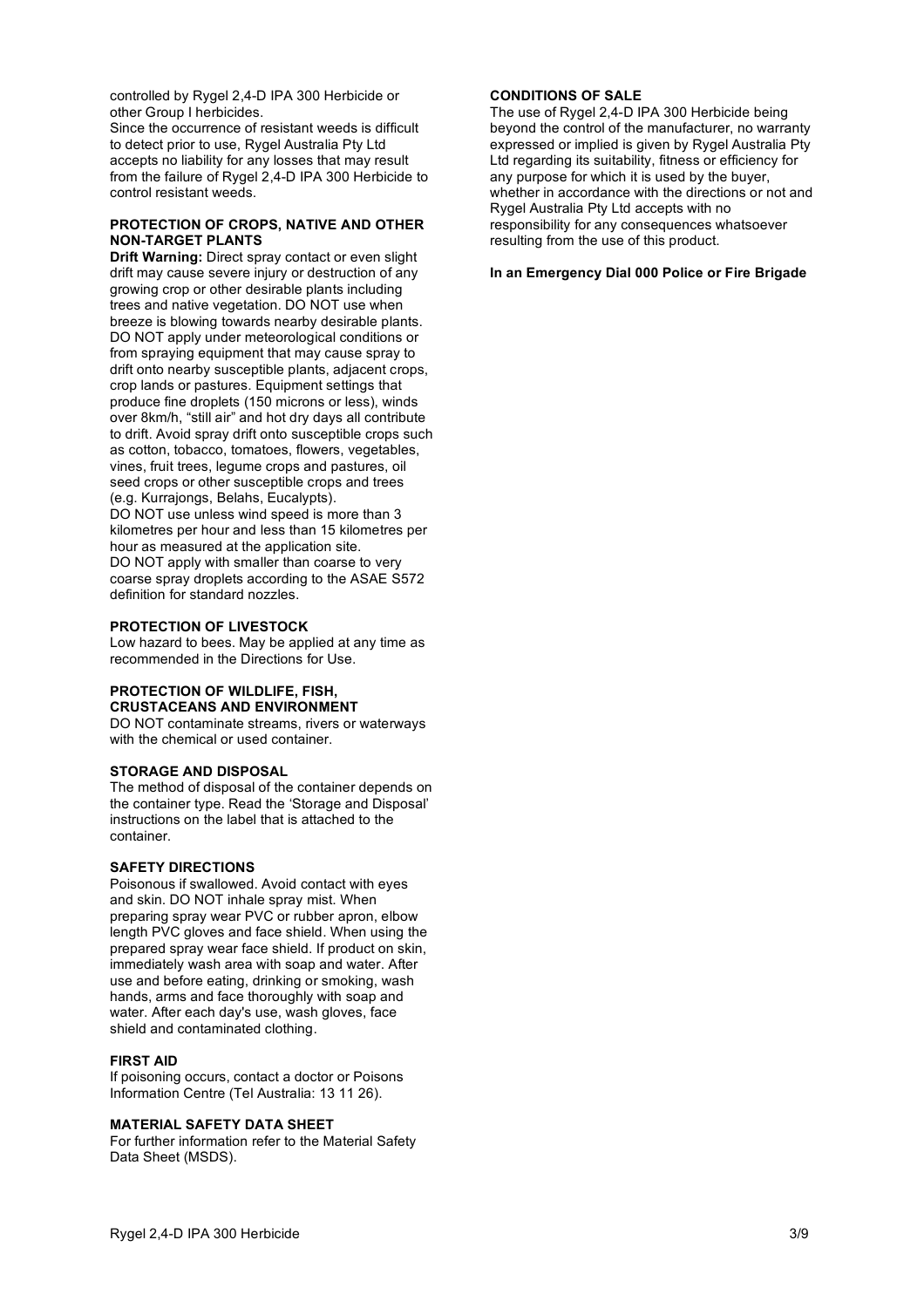# **DIRECTIONS FOR USE**

**RESTRAINTS**: DO NOT apply if crop or weeds are stressed due to dry or excessively moist conditions. DO NOT apply if rain is likely within 6 hours.

# **1. FIELD CROPS**

| <b>Situation</b> | <b>Weeds Controlled</b>        | <b>State</b>                    | Rate                    | <b>Critical Comments</b>                                                                              |  |  |  |
|------------------|--------------------------------|---------------------------------|-------------------------|-------------------------------------------------------------------------------------------------------|--|--|--|
| & Crop<br>Wheat, | Refer to Weed Table            | SA,                             | Volume/ha<br>700mL-2.1L | Apply through the tillering stage after the crop plants                                               |  |  |  |
| Barley,          |                                | Tas                             |                         | have 5 leaves and before they commence jointing.                                                      |  |  |  |
| Oats,            |                                | only                            |                         |                                                                                                       |  |  |  |
| Triticale        |                                | Qld                             |                         | Apply from early tillering (4 to 5 fully emerged main                                                 |  |  |  |
|                  |                                | only                            |                         | stem leaves plus one or more tillers) until before the                                                |  |  |  |
|                  |                                |                                 |                         | boot stage (visible swelling of the head at the top of                                                |  |  |  |
|                  |                                |                                 |                         | the main stem).                                                                                       |  |  |  |
|                  |                                | NSW,                            |                         | Apply 700mL rate after crop has reached 5 leaf stage                                                  |  |  |  |
|                  |                                | <b>ACT</b>                      |                         | and weeds marked E in Weed Table have 3-6 leaves.                                                     |  |  |  |
|                  |                                | only                            |                         | Higher rate after the first node can be felt at the base                                              |  |  |  |
|                  |                                |                                 |                         | of a tiller and before swelling of the head can be felt in<br>a tiller.                               |  |  |  |
|                  |                                | Vic only                        | 700mL -                 | Apply 700mL rate after crop has reached 2-3 leaf                                                      |  |  |  |
|                  |                                |                                 | 1.5L                    | stage and weeks marked E in Weed Table have 2-4                                                       |  |  |  |
|                  |                                |                                 |                         | leaves. Higher rate after the crop plants have 5                                                      |  |  |  |
|                  |                                |                                 |                         | leaves, to fully tillered.                                                                            |  |  |  |
|                  |                                | <b>WA</b><br>900mL - 2L<br>only |                         | Apply to crop from 5 leaf to Flag leaf emergence.<br>(Zadoks 15-37)                                   |  |  |  |
| Wheat,           | Capeweed, Double               | WA                              | 400mL plus              | CROP: 3-4 leaf stage (Zadoks 13-14)                                                                   |  |  |  |
| Barley,          | Gee, Erodium,                  | only                            | 350mL                   |                                                                                                       |  |  |  |
| Triticale,       | Mustard, Rapistrum,            |                                 | diuron                  |                                                                                                       |  |  |  |
| Cereals,         | Wild Turnip, Wild              |                                 | (500g/L)                |                                                                                                       |  |  |  |
| Rye              | Radish                         |                                 | 500mL plus              | CROP: 4-5 leaf stage (Zadoks 14-15)                                                                   |  |  |  |
|                  |                                |                                 | 400mL                   | Apply by aircraft or boom with 20-100L/ha water,                                                      |  |  |  |
|                  |                                |                                 | diuron                  | when most weeds have germinated and are in 2-5                                                        |  |  |  |
|                  |                                |                                 | (500g/L)                | leaf stage. Crop and weeds should be dry at time of                                                   |  |  |  |
|                  |                                |                                 |                         | application. Some temporary yellowing of crop may                                                     |  |  |  |
|                  |                                |                                 |                         | occur after application. Undersown sub-clovers may<br>be slightly retarded. DO NOT apply to undersown |  |  |  |
|                  |                                |                                 |                         | medics.                                                                                               |  |  |  |
|                  | Amsinckia (Yellow              | NSW,                            | 500mL plus              | Apply by boom spray or aircraft when the crop is at                                                   |  |  |  |
|                  | Burr) Capeweed,                | ACT,                            | 500mL                   | the 3-5 leaf stage (NSW) and SA only) and 5 leaf                                                      |  |  |  |
|                  | Charlock, Deadnettle,          | Vic only                        | diuron<br>(500g/L)      | stage (Vic only). Weeds must be in the 2-5 leaf stage.                                                |  |  |  |
|                  | Double Gee, (Spiny             |                                 |                         | Do not apply to undersown medic or lucerne. Do not                                                    |  |  |  |
|                  | Emex, Three Comer              |                                 |                         | use on Kamilaroi, Kite, Olympic or Shortim Wheat.                                                     |  |  |  |
|                  | Jack), Erodium spp,            |                                 |                         |                                                                                                       |  |  |  |
|                  | Mustard, Turnip<br>Weed, White |                                 |                         |                                                                                                       |  |  |  |
|                  | Ironweed (Corn                 |                                 |                         |                                                                                                       |  |  |  |
|                  | Gromwell, Sheep                |                                 |                         |                                                                                                       |  |  |  |
|                  | Weed), Wild Radish,            |                                 |                         |                                                                                                       |  |  |  |
|                  | <b>Wild Turnip</b>             |                                 |                         |                                                                                                       |  |  |  |
|                  | Capeweed, Mustard,             | SA only                         | 350mL plus              | Do not use on very light sandy soils.                                                                 |  |  |  |
|                  | Three Corner Jack,             |                                 | 500mL                   |                                                                                                       |  |  |  |
|                  | Turnip Weed, Wild              |                                 | diuron                  |                                                                                                       |  |  |  |
|                  | Radish, Wild Turnip,           |                                 | (500g/L)                |                                                                                                       |  |  |  |
|                  | Wards Weed,                    |                                 |                         |                                                                                                       |  |  |  |
|                  | Common Ice Plant,<br>Pimpernel |                                 |                         |                                                                                                       |  |  |  |
| Wheat,           | <b>Soldier Thistle</b>         | SA only                         | 700mL plus              | Apply to crop at tillering stage after the crop has 5                                                 |  |  |  |
| Barley Oats,     |                                |                                 | 200mL                   | eaves and before the crop commences jointing.                                                         |  |  |  |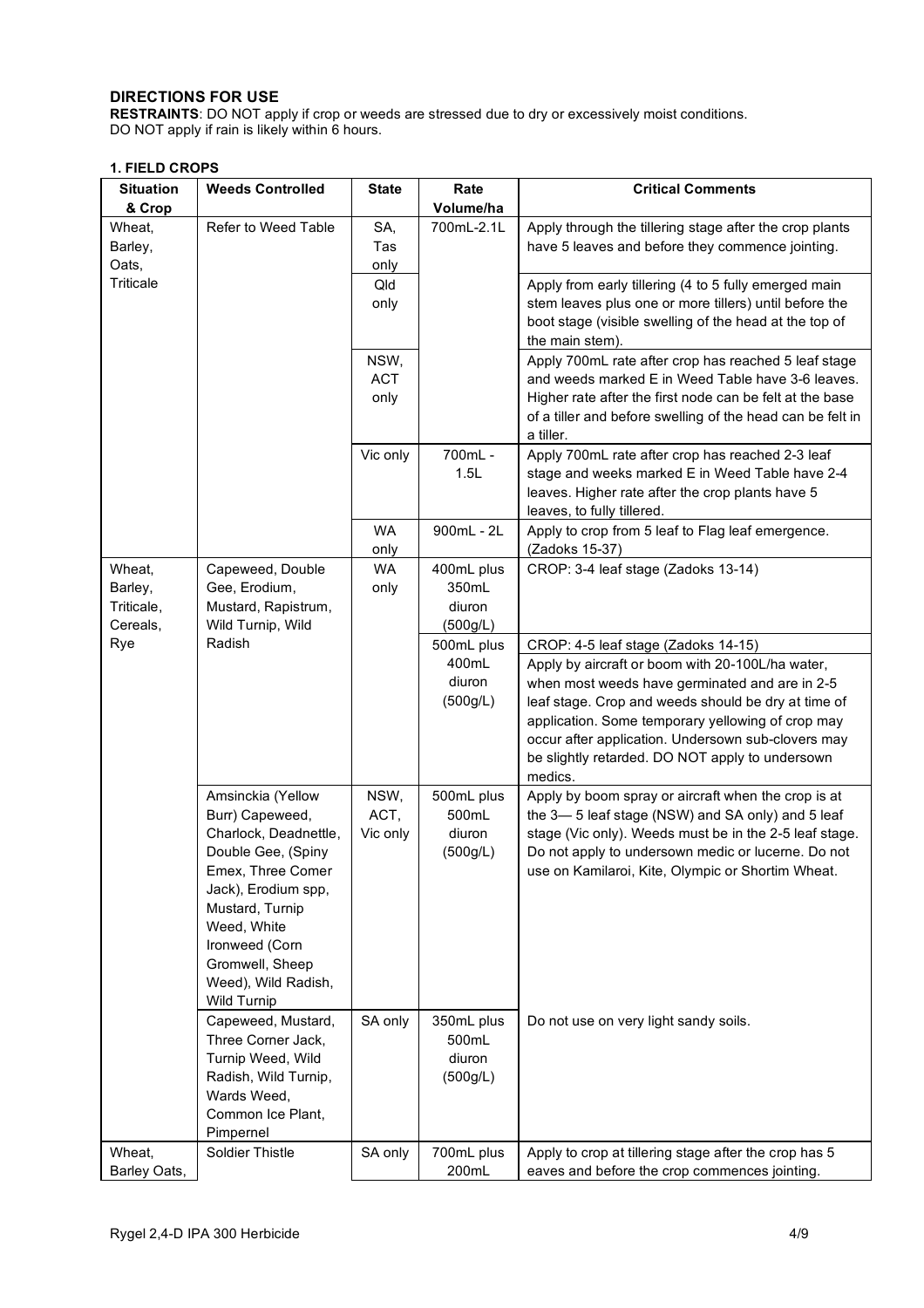| <b>Situation</b>  | <b>Weeds Controlled</b> | <b>State</b> | Rate             | <b>Critical Comments</b>                                                                                       |
|-------------------|-------------------------|--------------|------------------|----------------------------------------------------------------------------------------------------------------|
| & Crop            |                         |              | Volume/ha        |                                                                                                                |
| Triticale         |                         |              | clopyralid       |                                                                                                                |
|                   | Skeleton Weed           |              | 700mL plus       | Apply to rosettes from 5-15cm diameter when the                                                                |
|                   |                         |              | 500mL            | crop is between the 5 leaf and late tillering growth                                                           |
|                   |                         |              | clopyralid       | stages. It is essential that all the Skeleton Weed is                                                          |
|                   |                         |              |                  | emerged and minimum of 5cm diameter, which is<br>usually not before August. This rate will provide             |
|                   |                         |              |                  | control of Skeleton Weed until harvest and will                                                                |
|                   |                         |              |                  | substantially reduce seed numbers the following                                                                |
|                   |                         |              |                  | season.                                                                                                        |
| <b>Field Peas</b> | <b>Prickly Lettuce</b>  | NSW,         | Weed             | FIELD PEAS: Apply early post-emergence after the                                                               |
|                   | (Lactuca serriola)      | Vic,         | Stage:           | third node stage and before the start of flowering.                                                            |
|                   |                         | Tas,         | 4 leaf           | Warning: Field peas grown on high pH soils in the                                                              |
|                   |                         | SA only      | 125mL plus       | presence of free lime may be less tolerant to Rygel                                                            |
|                   |                         |              | 125mL of         | Diflufenican.                                                                                                  |
|                   |                         |              | Rygel            | <b>APPLICATION AND WEED CONTROL Apply when</b>                                                                 |
|                   |                         |              | Diflufenican     | weeds are actively growing. For optimum results                                                                |
|                   |                         |              | Weed             | apply 4 to 6 weeks post-sowing.                                                                                |
|                   |                         |              | Stage:           | Application beyond 8 weeks post-sowing may result in<br>reduced levels of weed control. In most situations the |
|                   |                         |              | 6 leaf           | rate specified for each weed size will give satisfactory                                                       |
|                   |                         |              | 150mL plus       | control. Under certain conditions such as:                                                                     |
|                   |                         |              | 150mL of         | • high crop and weed density,                                                                                  |
|                   |                         |              | Rygel            | · late season germinations,                                                                                    |
|                   |                         |              | Diflufenican     | • abnormal weed growth (including early flowering);                                                            |
|                   | Charlock (Wild          |              | Weed             | higher rates of product (up to the maximum rate of                                                             |
|                   | Mustard) (Sinapis       |              | Stage:<br>4 leaf | application specified for that weed) may be required.                                                          |
|                   | arvensis)               |              | 125mL plus       |                                                                                                                |
|                   |                         |              | 125mL of         | Rygel Diflufenican will not effectively control;                                                               |
|                   |                         |              | Rygel            | • regrowth of suppressed weeds,                                                                                |
|                   |                         |              | Diflufenican     | • transplanted weeds,                                                                                          |
|                   |                         |              | Weed             | • regrowth from rhizomes or roots,                                                                             |
|                   |                         |              | Stage:           | • weeds growing under stress from previous herbicide                                                           |
|                   |                         |              | 6 leaf           | applications.                                                                                                  |
|                   |                         |              | 150mL plus       |                                                                                                                |
|                   |                         |              | 150mL of         |                                                                                                                |
|                   |                         |              | Rygel            |                                                                                                                |
|                   |                         |              | Diflufenican     |                                                                                                                |
| Linseed           | Refer to Weed Table     | Qld          | 700mL -<br>2.1L  | Apply when crop is 10-15cm tall with at least 170L/ha                                                          |
|                   |                         | only         | $700mL -$        | of water. Do not spray after buds appear. Some<br>wilting effect may be seen following application but         |
|                   |                         | NSW,<br>ACT, | 1.1L             | crop usually recovers quickly.                                                                                 |
|                   |                         | Vic,         |                  | Do not apply by aircraft.                                                                                      |
|                   |                         | SA,          |                  |                                                                                                                |
|                   |                         | Tas          |                  |                                                                                                                |
|                   |                         | only         |                  |                                                                                                                |
| Sugar Cane        | Blue Top, Chinese       | Qld          | 1.4L             | POST EMERGENT: Apply as a directed inter-row                                                                   |
|                   | Burr, Flannel Weed,     | only         |                  | spray. Do not exceed rates with phenoxy sensitive                                                              |
|                   | Gambia Pea, Bell        |              |                  | varieties.                                                                                                     |
|                   | Vine, Streaked Rattle   |              |                  |                                                                                                                |
|                   | Pod, Bindweed, Pink     |              |                  |                                                                                                                |
|                   | Convolvulus, Cupids     |              |                  |                                                                                                                |
|                   | Flower, Merremia        |              |                  |                                                                                                                |
|                   | Vine, Morning Glory     |              |                  |                                                                                                                |
|                   | As above plus Fat       |              | 2.1L             |                                                                                                                |
|                   | Hen, Noogoora Burr      |              |                  |                                                                                                                |
|                   | All of the above        |              | 10L              | PRE-EMERGENT: Apply over the row in a 45cm                                                                     |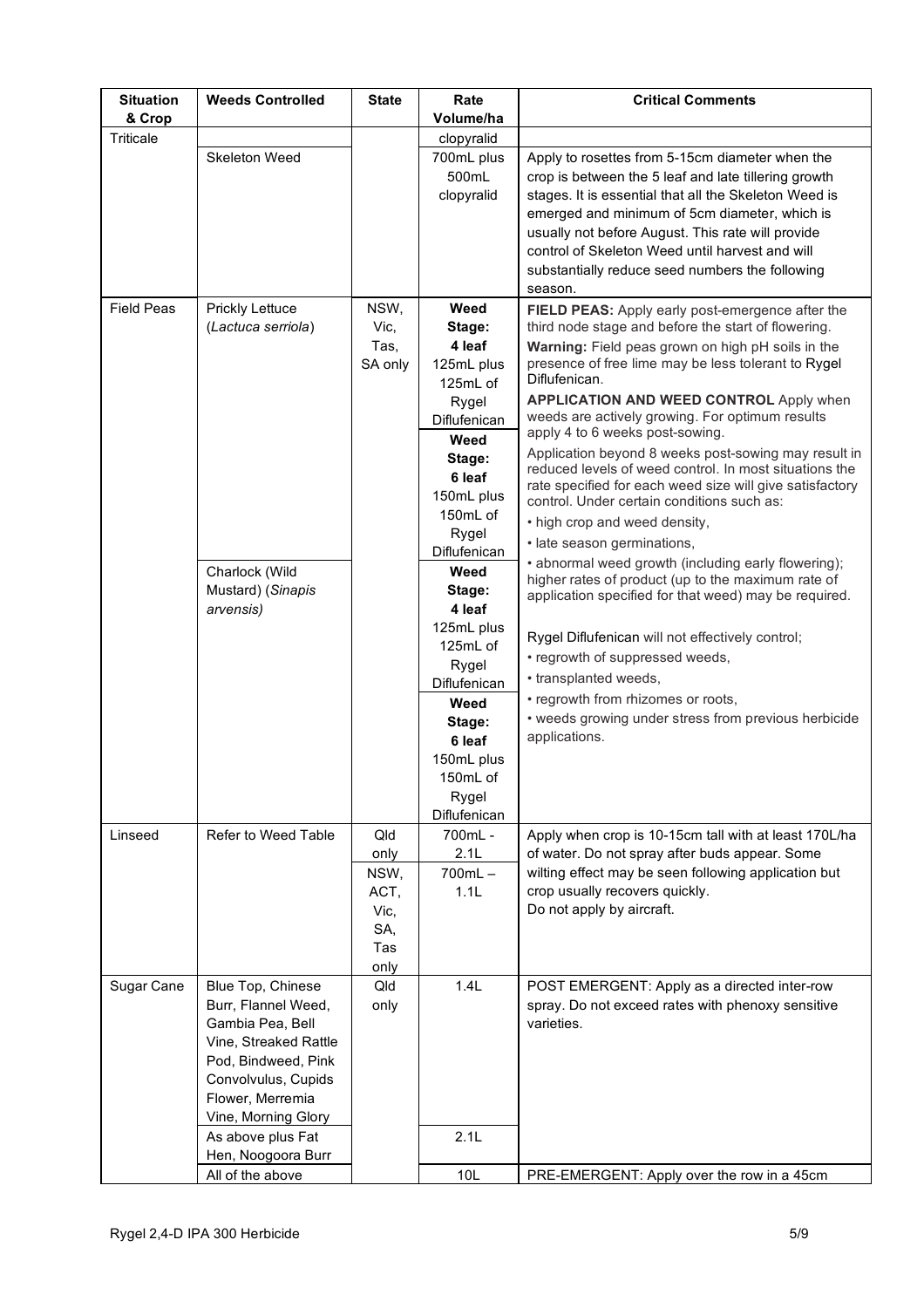| <b>Situation</b><br>& Crop | <b>Weeds Controlled</b> | <b>State</b> | Rate<br>Volume/ha | <b>Critical Comments</b>          |
|----------------------------|-------------------------|--------------|-------------------|-----------------------------------|
|                            |                         |              |                   | band within 24 hours of planting. |
| Flax                       | Refer to Weed Table     | Vic.         | 490 mL            | Apply to crop when 8-20cm high.   |
|                            |                         | Tas          |                   |                                   |
|                            |                         | onlv         |                   |                                   |

# **2. PASTURES, SEED CROPS & TURF**

| <b>Situation</b><br>& Crop                 | <b>Weeds Controlled</b>                                                                                                                                                                                  | <b>State</b>                                     | Rate<br>Volume/ha                                      | <b>Critical Comments</b>                                                                                                                                                                                                                                                                                                                                                                                                                                                                     |
|--------------------------------------------|----------------------------------------------------------------------------------------------------------------------------------------------------------------------------------------------------------|--------------------------------------------------|--------------------------------------------------------|----------------------------------------------------------------------------------------------------------------------------------------------------------------------------------------------------------------------------------------------------------------------------------------------------------------------------------------------------------------------------------------------------------------------------------------------------------------------------------------------|
| Grass<br>Pastures                          | Refer to Weed Table                                                                                                                                                                                      | All<br><b>States</b>                             | 700mL - 4L                                             | Apply to established grass-based pastures. Damage<br>may occur to Legumes if present. See "Legume<br>Tolerance." NOTE: Capeweed, Paterson's Curse and<br>Variegated Thistle may be poisonous to stock after<br>spraying.                                                                                                                                                                                                                                                                     |
|                                            | Salvation Jane                                                                                                                                                                                           | SA only                                          | 1L plus<br>400mL<br>diuron<br>(500g/L)                 | Use this mixture only if spraying is delayed until early<br>Winter. Rosettes should not exceed 20cm diameter.                                                                                                                                                                                                                                                                                                                                                                                |
|                                            | Soldier Thistle                                                                                                                                                                                          | SA only                                          | 700mL -<br>2.1L                                        | Use low rate on seedlings, with no more than 2 true<br>leaves. Use 100 litres of water for best results. If<br>clover is present do not exceed 600mL.                                                                                                                                                                                                                                                                                                                                        |
|                                            | Seedling and<br>established<br>Horehound                                                                                                                                                                 | NSW,<br><b>ACT</b><br>only                       | 3L                                                     | Apply in Autumn when Horehound plants are at the<br>seedling stage. If sub clover or medic plants are<br>present they will be damaged by this application.                                                                                                                                                                                                                                                                                                                                   |
| Grass Seed<br>Crops                        | Refer to Weed Table                                                                                                                                                                                      | Qld,<br>SA,<br>Tas,<br>Vic,<br><b>WA</b><br>only | 700mL - 4L                                             | Apply to established grass seed crops.                                                                                                                                                                                                                                                                                                                                                                                                                                                       |
| Sub Clover<br>Seed Crops                   | Refer to Weed Table                                                                                                                                                                                      | Vic, SA<br>only                                  | 700mL -<br>1.5L                                        | Do not exceed rate specified. Spray in Autumn &<br>early Winter.                                                                                                                                                                                                                                                                                                                                                                                                                             |
| Pastures -<br>Spray/<br>Graze<br>Technique | Caltrop, Capeweed,<br>Charlock, Mustards,<br>Paterson's Curse,<br>Shepherd's Purse,<br>Saffron, Slender,<br>Spear or Variegated<br>Thistle, Turnip Weed,<br>Wild Radish, Wild<br>Turnip                  | NSW,<br>ACT,<br>Vic<br>only<br>Tas<br>only       | 350mL -<br>1.4L<br>700mL                               | Spray actively growing 6-8 weeks old weeds.<br>Introduce stock 7-10 days after spraying, preferably<br>sheep as cattle are less effective. Use stocking rate at<br>least 5 times heavier than normal until weeds have<br>been reduced but before survival of desirable pasture<br>species is threatened. Lucerne and medics may be<br>damaged and should be grazed short before<br>spraying. Refer "Legume Tolerance." Precaution: An<br>increased quantity of poisonous plants may be eaten |
|                                            | Refer to Weed Table<br>Capeweed,<br>Dandelion, Seedling<br>Dock, Three Corner<br>Jack, Geranium,<br>Erodium, Mustard,<br>Annual Thistles,<br>Turnip Weed, Wild<br>Radish, Wild Turnip<br>Soldier Thistle | <b>WA</b><br>only<br>SA only                     | 925mL -<br>1.85L<br>500mL<br>600mL                     | by stock using Spray/Graze, eg. Caltrop, Capeweed,<br>Paterson's Curse and Variegated Thistle and deaths<br>could result from causes such as nitrate poisoning.<br>With Paterson's Curse preferably graze stock soon<br>destined for slaughter and avoid extended periods of<br>grazing. Avoid grazing with young or breeding stock.<br>Do not graze horses or pigs on Paterson's Curse.<br>Observe Withholding Period of at least 7 days after<br>spraying.                                 |
| Turf                                       | Refer to Weed Table                                                                                                                                                                                      | All<br><b>States</b>                             | 500mL or<br>5mL per 100<br>sq. metres<br>1.4 - 2.8L or | Newly laid - Delay until well established or at least two<br>months old. Apply in high volume to actively growing<br>weeds.<br>See "Legume Tolerance". Buffalo grass is more easily<br>damaged than other grasses                                                                                                                                                                                                                                                                            |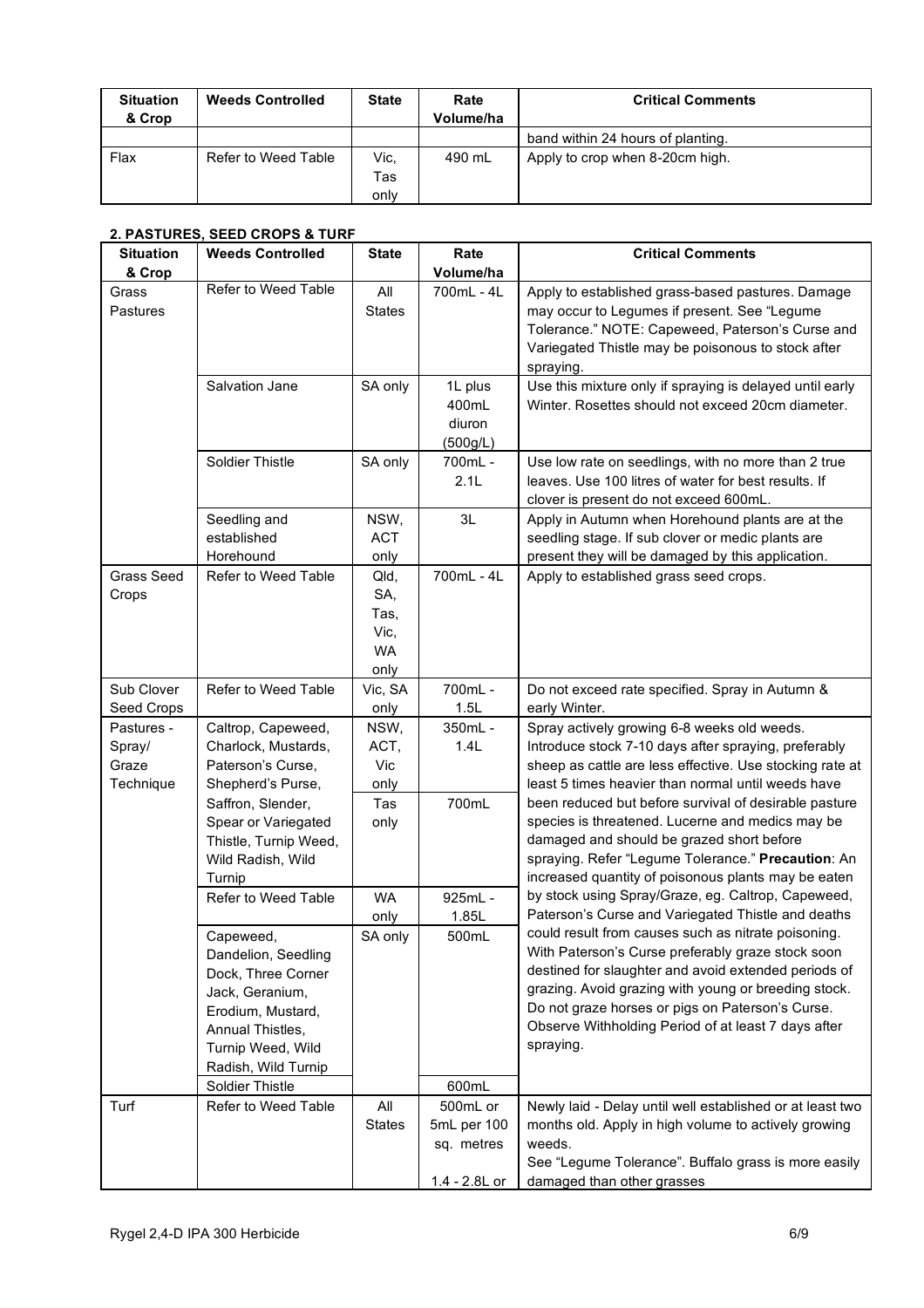| <b>Situation</b><br>& Crop | <b>Weeds Controlled</b> | <b>State</b> | Rate<br>Volume/ha | <b>Critical Comments</b>                               |
|----------------------------|-------------------------|--------------|-------------------|--------------------------------------------------------|
|                            |                         |              | 14 - 28mL         | Established - Apply in high volume to actively growing |
|                            |                         |              |                   |                                                        |
|                            |                         |              | per 100 sq.       | weeds. Do not mow for 2 days before application.       |
|                            |                         |              | metres            | Some transitory damage may occur to fine turf          |
|                            |                         |              |                   | grasses and strawberry clover. See "Legume"            |
|                            |                         |              |                   | Tolerance". Buffalo grass is more easily damaged       |
|                            |                         |              |                   | than other grasses.                                    |

#### **3. SPOT SPRAYING**

| <b>Situation</b> | <b>Weeds Controlled</b> | <b>State</b>  | <b>Mixing Rate / Critical Comments</b>                                       |
|------------------|-------------------------|---------------|------------------------------------------------------------------------------|
| High volume      | Refer to Weed Table     | All           | Add 1/10th of rate on Weed Table to 150 litres of water. Each 150            |
| spraying         |                         | <b>States</b> | litres of mix will cover $1000m^2$ (1/10th ha) e.g. if rate in Weed Table is |
|                  |                         |               | 1.4L, use 140mL/150L water.                                                  |
| Knapsack         |                         |               | Add 1/10th of rate on Weed Table to 150 litres of water. Each 150            |
| application      |                         |               | litres of mix will cover $100m^2$ (1/100th ha) e.g. if rate in Weed Table is |
|                  |                         |               | 1.4L, use 140mL/150L water.                                                  |

# **4. NON CROP AREAS, FALLOW LAND, INDUSTRIAL & COMMERCIAL AREAS, RIGHTS OF WAY**

| <b>Situation</b> | <b>Weeds Controlled</b> | <b>State</b>  | Rate       | <b>Critical Comments</b>                           |
|------------------|-------------------------|---------------|------------|----------------------------------------------------|
| & Crop           |                         |               | Volume/ha  |                                                    |
| Non Crop         | Refer to Weed Table     | All           | Refer to   | Apply at rates shown in Weed Table when weeds only |
| Areas,           |                         | <b>States</b> | Weed Table | are present and no crop or pasture is involved.    |
| Fallow           |                         |               |            |                                                    |
| Land.            |                         |               |            |                                                    |
| Industrial       |                         |               |            |                                                    |
| and              |                         |               |            |                                                    |
| Commercial       |                         |               |            |                                                    |
| Areas,           |                         |               |            |                                                    |
| Rights of        |                         |               |            |                                                    |
| Way              |                         |               |            |                                                    |

**NOT TO BE USED FOR ANY PURPOSE, OR IN ANY MANNER CONTRARY TO THIS LABEL UNLESS AUTHORISED UNDER APPROPRIATE LEGISLATION**

# **WITHHOLDING PERIOD: CEREALS, PASTURE - DO NOT GRAZE OR CUT FOR STOCK FOR 7 DAYS AFTER APPLICATION.**

# **HARVEST WITHHOLDING PERIOD: NOT REQUIRED WHEN USED AS DIRECTED**

#### **WEED TABLE**

Where weeds are to be sprayed in a crop or pasture, use only the rate given for the particular crop or situation indicated under the Directions for Use table. In most cases this will give control, however some hard to kill weeds or those in advanced stages of growth may only be suppressed. The rates listed in the Weed Table below are for use where weeds only are present and no crop or pasture is involved. Use at these rates in a crop or pasture other than for spot spraying may cause damage. This product should only be used in those States where a rate or range of rates is indicated for the particular weeds listed.

| <b>Application Rate per Hectare</b> |            |                          |           |                          |            |                              |                                      |  |
|-------------------------------------|------------|--------------------------|-----------|--------------------------|------------|------------------------------|--------------------------------------|--|
| <b>Weeds</b>                        | <b>VIC</b> | NSW,                     | <b>SA</b> | <b>TAS</b>               | <b>QLD</b> | <b>WA</b>                    | <b>Critical Comments</b>             |  |
| <b>Controlled</b>                   |            | <b>ACT</b>               |           |                          |            |                              |                                      |  |
| <b>Ball Mustard</b>                 |            |                          | 1.7L      |                          |            | $\qquad \qquad \blacksquare$ | Apply at rosette stage               |  |
| <b>Bathurst Burr</b>                | 2L         | $1-2L$                   | 2L        | 2L                       | 2L         | $2L -$                       | Spray young seedlings only           |  |
| <b>Black Bindweed</b>               |            | $1.4 - 2L$               |           | $\overline{\phantom{0}}$ | $1.4 - 2L$ | $\overline{\phantom{a}}$     | Apply at young stage prior to        |  |
|                                     |            |                          |           |                          |            |                              | flowering                            |  |
| Californian Burr                    |            | $1-2L$                   |           | $2.21 -$                 |            | $\overline{\phantom{a}}$     | Spray young seedlings only           |  |
| Cape Tulip                          |            |                          |           |                          |            | 2L                           | Apply just prior to flowering. Gives |  |
|                                     |            |                          |           |                          |            |                              | mild suppression only.               |  |
| Capeweed                            |            | 2.1L                     | 2.1L      | 2.1L                     | 2.1        | 2.1L                         | Apply at seedling stage              |  |
| Carrot Weed                         | 2L         | $\overline{\phantom{0}}$ |           |                          | 2L         | $\qquad \qquad \blacksquare$ | Apply at seedling stage              |  |

#### **APPLICATION RATE PER HECTARE**

\*E: refers to Critical Comments for Wheat, Barley, Oats, Triticale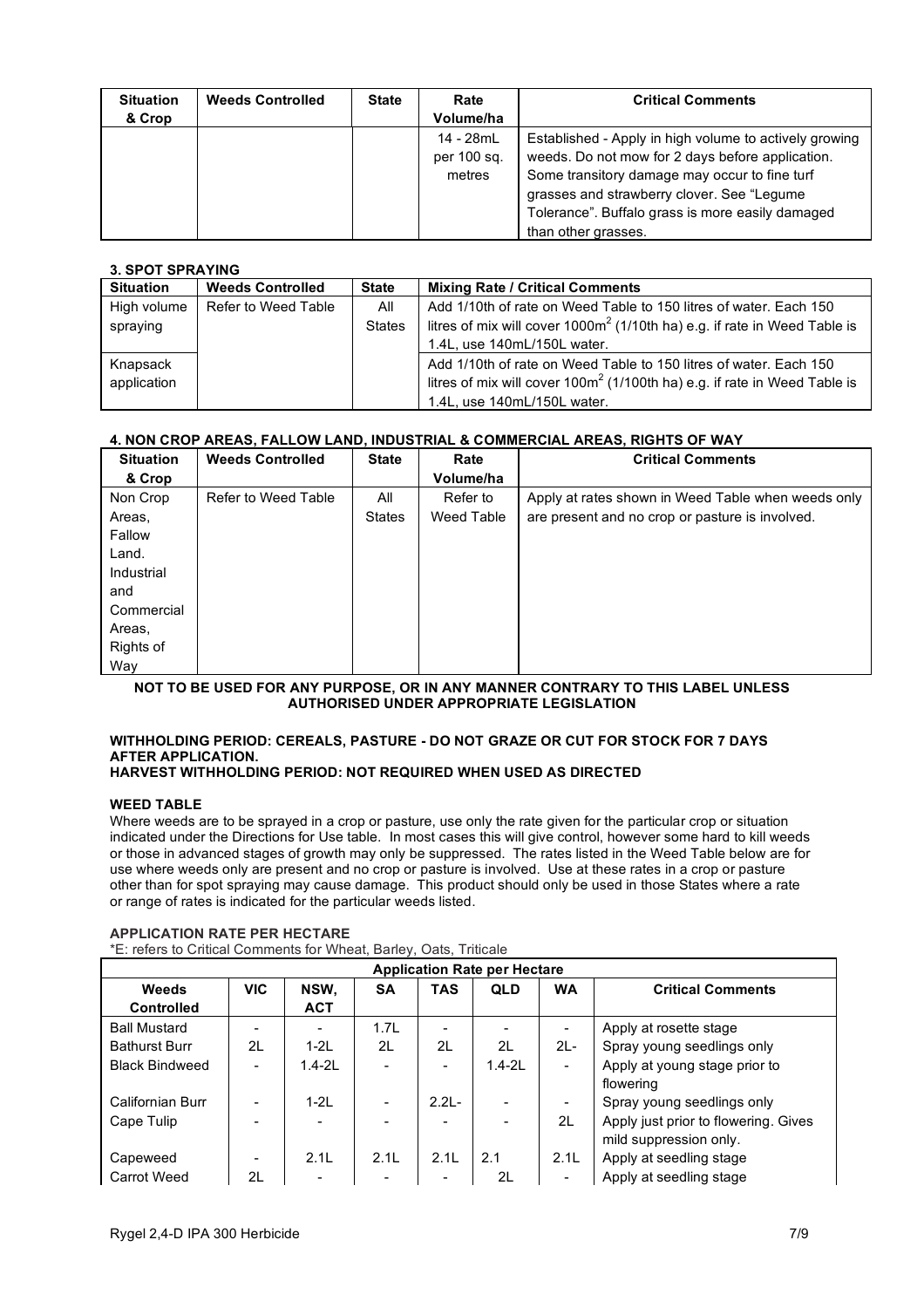| <b>Application Rate per Hectare</b> |                          |                          |                          |                              |                          |                          |                                                                                                                                 |  |  |
|-------------------------------------|--------------------------|--------------------------|--------------------------|------------------------------|--------------------------|--------------------------|---------------------------------------------------------------------------------------------------------------------------------|--|--|
| <b>Weeds</b><br>Controlled          | <b>VIC</b>               | NSW,<br><b>ACT</b>       | <b>SA</b>                | <b>TAS</b>                   | QLD                      | <b>WA</b>                | <b>Critical Comments</b>                                                                                                        |  |  |
| Charlock                            | 700m                     | 1L E                     | 700mL                    | $1.2 -$                      | 700mL                    |                          | Spray up to rosette stage                                                                                                       |  |  |
|                                     | E                        |                          | E                        | 2L                           | E                        |                          |                                                                                                                                 |  |  |
| Cutleaf<br>Mignonette               | $\overline{a}$           | $\overline{\phantom{a}}$ | 2.1L                     | $\blacksquare$               | $\overline{\phantom{a}}$ | $\blacksquare$           | Apply at young rosette stage                                                                                                    |  |  |
| Dandelion                           | 2L                       | 2L                       | 2L                       | 2L                           | 2L                       | 2L                       | Apply at young rosette stage                                                                                                    |  |  |
| Deadnettle                          |                          | 2.1L                     | $\blacksquare$           | $\overline{\phantom{0}}$     | 2.1L                     | $\blacksquare$           | Moderately susceptible. Apply at<br>seedling stage.                                                                             |  |  |
| Docks                               | 1.5L                     | $\overline{\phantom{0}}$ | 2.1L                     | 2.1L                         | -                        | $\blacksquare$           | Apply at rosette stage and before<br>flower heads emerge. Only the top<br>growth of old established plants will<br>be affected. |  |  |
| Fat Hen                             | 2L                       | $1-2L$                   | $\blacksquare$           | 2L                           | 2L                       | $\blacksquare$           | Spray up to rosette stage.                                                                                                      |  |  |
| Fennell                             | 2.7L                     | 2.7L                     | 2.7L                     | 2.7L                         | 2.7L                     | 2.7L                     | Apply at young stage                                                                                                            |  |  |
| <b>Field Bindweed</b>               | 2L                       |                          | 2L                       | 2L                           | 2L                       | 2L                       | Apply at bud stage, repeating over                                                                                              |  |  |
|                                     |                          |                          |                          |                              |                          |                          | several seasons.                                                                                                                |  |  |
| <b>Field Cress</b>                  | $\overline{\phantom{m}}$ | $\overline{\phantom{a}}$ | $\overline{\phantom{m}}$ | 2.2L                         | $\frac{1}{2}$            | $\blacksquare$           | Apply at young stage                                                                                                            |  |  |
| Flatweed or<br>Catsear              | $\overline{\phantom{a}}$ | $\overline{\phantom{a}}$ | $\blacksquare$           | 2.2L                         | $\blacksquare$           | 1.4L                     | Apply when weeds are 10-15cm<br>high                                                                                            |  |  |
| Fumitory (red)                      | 1.4L                     | 1.4L                     | 1.4L                     | $\blacksquare$               | 1.4L                     | $\blacksquare$           | Apply at young stage prior to<br>flowering                                                                                      |  |  |
| <b>Hoary Cress</b>                  | 4.5L                     | $\blacksquare$           | 2.1L                     | $\frac{1}{2}$                | 4.5L                     | $\blacksquare$           | Apply before flowering                                                                                                          |  |  |
| Horehound                           |                          | 3.0L                     | 2.1L                     | $\overline{a}$               |                          | $\blacksquare$           | Apply at rosette stage                                                                                                          |  |  |
| <b>Hedge Mustard</b>                | 1.1L<br>E                |                          | 700mL                    | 700m<br>L                    | 700MI                    | 1.25L                    | Apply at rosette stage                                                                                                          |  |  |
| Hexham Scent or<br>Melilotus        | 1.5L                     | 1.2L                     | 1.4L                     | $\overline{a}$               | 1.4L                     | $\blacksquare$           | Apply at young seedling stage                                                                                                   |  |  |
| Lesser<br>Swinecress                |                          |                          | $\overline{a}$           | 2.2L                         | $\overline{\phantom{a}}$ | $\overline{\phantom{a}}$ | Apply at young stage                                                                                                            |  |  |
| Lincoln Weed                        | $\overline{\phantom{m}}$ | $\overline{\phantom{0}}$ | 700mL                    | $\overline{\phantom{0}}$     | $\overline{\phantom{a}}$ | $\blacksquare$           | Apply at rosette stage                                                                                                          |  |  |
| London Rocket                       | $\overline{\phantom{0}}$ |                          |                          | $\qquad \qquad \blacksquare$ | $\frac{1}{2}$            | 1.25L                    |                                                                                                                                 |  |  |
| Lupins                              | $\overline{\phantom{a}}$ | 700mL-<br>1.5L           | $\blacksquare$           | $\overline{\phantom{0}}$     | $\blacksquare$           | 1.25L                    | Spray up to 10cm high                                                                                                           |  |  |
| Mintweed                            | 2L                       | 2L                       |                          |                              | 2L                       | $\overline{\phantom{a}}$ | Spray young seedlings only                                                                                                      |  |  |
| <b>Mustards</b>                     | 1.1L<br>Е                | 1L E                     | 1.1L                     | 1.1L                         | $\blacksquare$           | 1.25L                    | Spray up to rosette stage                                                                                                       |  |  |
| Noogoora Burr                       | 2L                       | $1-2L$                   | 2L                       | $\qquad \qquad \blacksquare$ | 2L                       | 2L                       | Spray young seedlings only                                                                                                      |  |  |
| Opium Poppy                         | $\overline{\phantom{m}}$ |                          | $\blacksquare$           | 2.2L                         | $\blacksquare$           | $\blacksquare$           | Apply at young stage                                                                                                            |  |  |
| Paterson's Curse                    | $\blacksquare$           | $1 - 1.5L$               | $\overline{\phantom{0}}$ | $\overline{\phantom{0}}$     | 4L                       | $\overline{\phantom{a}}$ | Apply early rosette stage                                                                                                       |  |  |
| Pimpernel                           |                          | $\overline{\phantom{a}}$ | 700mL                    | $\qquad \qquad \blacksquare$ |                          | $\blacksquare$           | Apply at rosette stage                                                                                                          |  |  |
| Plantains                           |                          | 2L                       | ÷                        | 2L                           | 2L                       | $\blacksquare$           | Apply at young stage                                                                                                            |  |  |
| Rapeseed                            |                          | $1 - 1.5L$               | $\overline{\phantom{m}}$ | $\overline{\phantom{0}}$     | $\overline{\phantom{a}}$ | $\blacksquare$           | Spray up to rosette stage                                                                                                       |  |  |
| Rough Poppy                         |                          | 700mL-<br>1.5L           | $\overline{\phantom{m}}$ | $\qquad \qquad \blacksquare$ | $\overline{\phantom{0}}$ | $\blacksquare$           | Spray up to rosette stage                                                                                                       |  |  |
| Safflower                           | $\blacksquare$           | 700mL-<br>1L             | ÷                        |                              | -                        | $\overline{\phantom{a}}$ | Spray up to rosette stage                                                                                                       |  |  |
| Shepherds Purse                     |                          |                          |                          | 2.2L                         |                          | $\blacksquare$           | Apply at rosette stage                                                                                                          |  |  |
| Skeleton Weed                       | $\blacksquare$           | $1.5 - 2L$               |                          |                              |                          | $\blacksquare$           | Spray rosettes before aerial growth<br>commences                                                                                |  |  |
| Sorrel                              | $\overline{\phantom{a}}$ |                          | 2.1L                     |                              |                          | $\blacksquare$           | Apply to rosette stage                                                                                                          |  |  |
| Stinkwort                           | 2L                       | $1 - 1.5L$               | 2L                       | $\blacksquare$               | $\blacksquare$           | 2L                       | Apply when weeds are 10-15cm                                                                                                    |  |  |
| Sunflower                           |                          | $1 - 1.5L$               |                          |                              |                          | $\overline{\phantom{a}}$ | high<br>Spray up to rosette stage                                                                                               |  |  |
| (seedlings)<br><b>Thistles</b>      |                          |                          |                          |                              |                          |                          |                                                                                                                                 |  |  |
| - Artichoke                         | 1.6L                     |                          | 2.1L                     |                              | 2L                       | 700m<br>L                | Apply at rosette stage                                                                                                          |  |  |